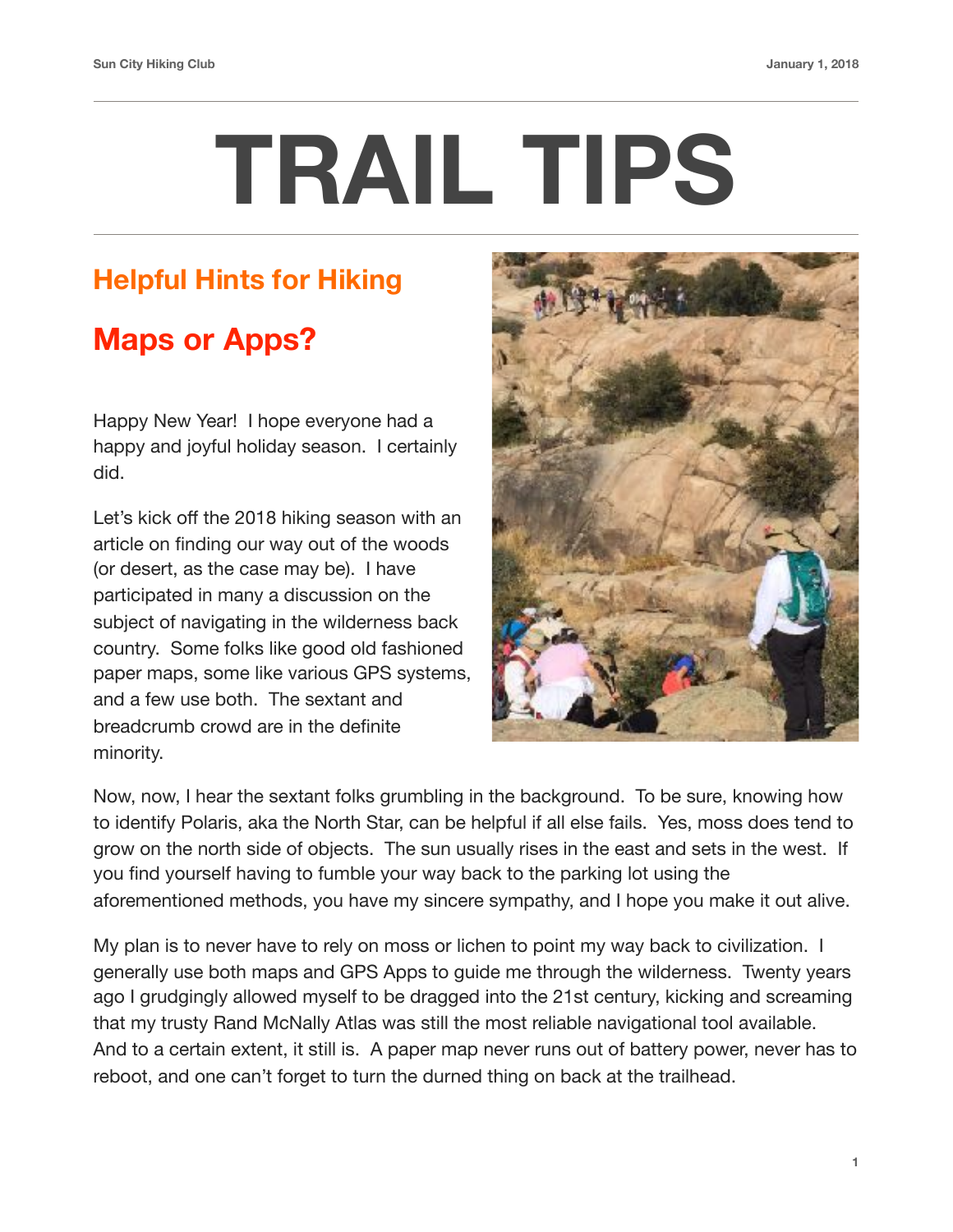However, a paper map can't tell you WHERE on the map you really happen to have your boots planted. A map doesn't know where you parked the car, how far you've hiked out into the desert, or the route you actually took to get from said car to the spot you're



wondering if you should go right or left at this trail junction.

The image you see to the left is an actual screen shot of a hike I was on with the club. As you can see from the blue line, we walked a few extra credit paces. The signage on this trail system was terrible, and even though the Leader had scouted it, it was very confusing. Thanks to our GPS systems, we made it out OK and lived to tell the tale.

Alright, perhaps a little dramatic, but there are documented cases every single year of hikers who went out for a short little two or three mile hike, and became hopelessly lost. Many times a hiker becomes disoriented after stepping off the trail to answer the call of nature, and can't find their way back to the trail. Or simply continued straight when they should have made a turn, and continue on until it gets too late in the day to find their way back to the trailhead. I have misplaced myself once or twice for a period of time, and it DOES induce a panicky feeling and loose bowels.

So, to avoid having to bring a change of underwear with me on every hike, I have adopted the following practices:

1 - ALWAYS have a paper map with me, or with the group. One allowance I make with this rule is if a paper map is not readily available, I will have downloaded a map from the park's website, or take a photo of the trail system at the trailhead. It IS a risk I take if my phone battery dies, or I drop said phone on a rock or off a cliff. I generally always make sure that my phone is fully charged before starting a hike, and I do carry a battery backup with cord for my phone in my backpack. Yes, I am a geek. :c)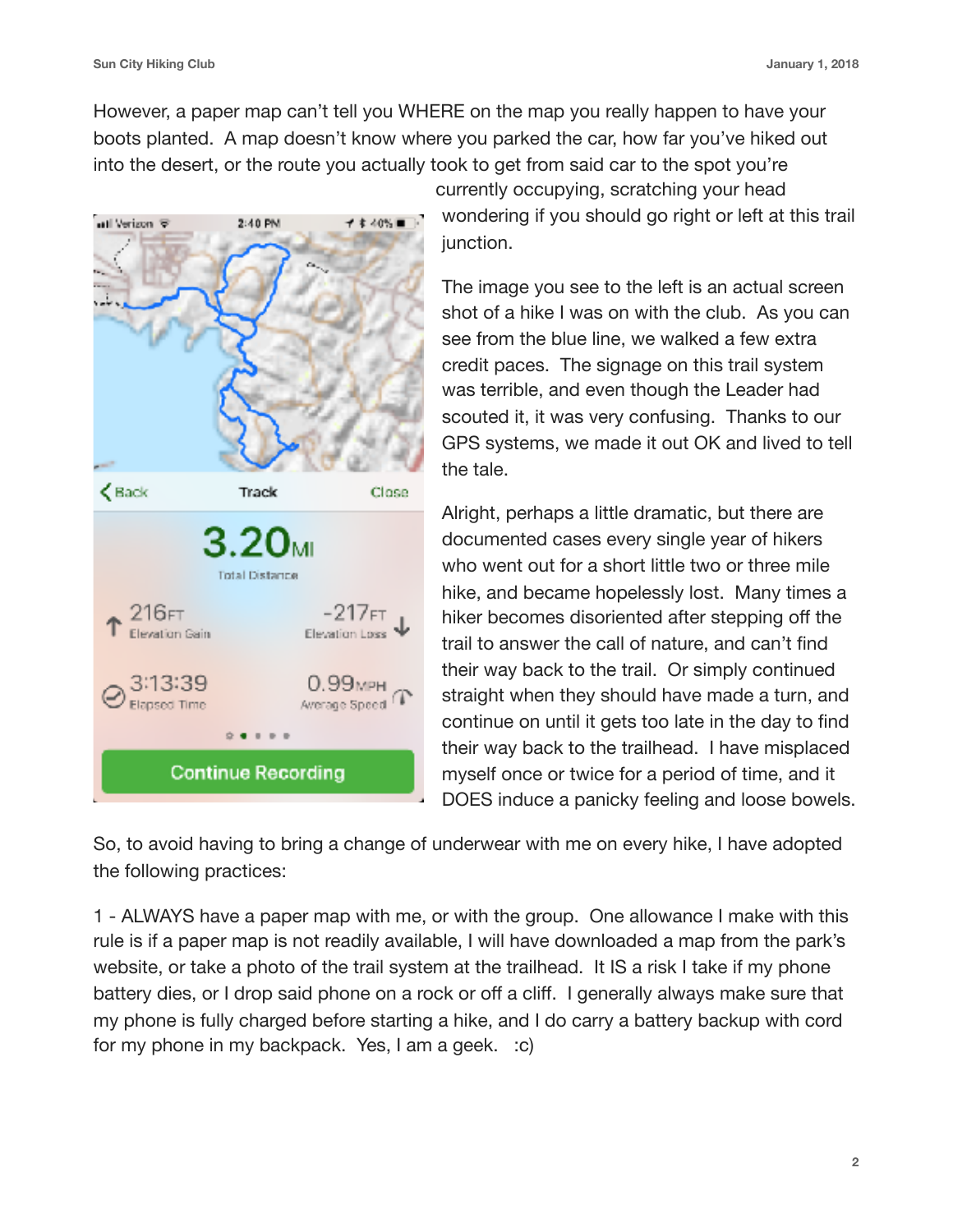2 - I try to always download maps of the area into the GPS App I am using. That way, even if I don't have a cellular signal, I can still navigate offline. This also saves using data on my cell phone. I'm cheap, er, frugal!

3 - I make a point of looking back at the way I came periodically, to check landmarks and terrain features. The scenery always looks very different when you go back the way you came in, and I am reassured when I can recognize some of the more prominent landmarks as I wearily slog my way back from whence I came. This wards off LBS (Loose Bowel Syndrome).

4 - I never venture far off trail! This is not so important in the desert as it is when hiking in dense forest. If the call of nature does take me further off of the path than I'm comfortable with, I make sure I look back and memorize landmarks. Yeah, that tree with the broken branch on the left. That outcropping with the creepy moss hanging down at the bottom.

Now, what Apps do I use? I have tried several, and so far Topo Maps+ is a very good app for the price - free. I could upgrade to their premium if I wanted more features, like better resolution and more tracking data, but the free version works very well indeed. Your mileage may vary. There are oodles and oodles of GPS apps out there, so find one that you like and trust.

AllTrails is another great app, one I use to locate trails to hike that are near to wherever I happen to find myself. This is another free app, and it also has a tracking function. I don't use this feature, because I like the Topo Maps+ app better. It tracks my distance hiked, elevation gain and loss, current elevation, and the route I followed. It also saves my hikes into an archive I can go back into later and review. And it seems to glitch out a lot less than other apps I have tried.

I like to track how much elevation I've hauled my weary legs up and down. I like knowing how many miles I covered in my dusty boots. It's motivating to me. Shortly after retiring, I was comfortable with elevation gains of 500 feet or so. Now I'm good climbing up and down 1500 feet on the rocky trails. My stamina has increased from tackling five mile hikes to taking on 10 mile hikes without wincing. Much…

One can also purchase a stand alone GPS tracker. Did I mention I'm frugal? My phone works quite well with no additional hardware needed. But I do have a Garmin 400t handheld GPS unit that I have used hiking and Geocaching. It works very well, but is large and heavy (it's almost ten years old, and my, the times they are achanging!). There are some very nice handheld units available that won't break your budget and are very compact and light. And they've gotten very user friendly.